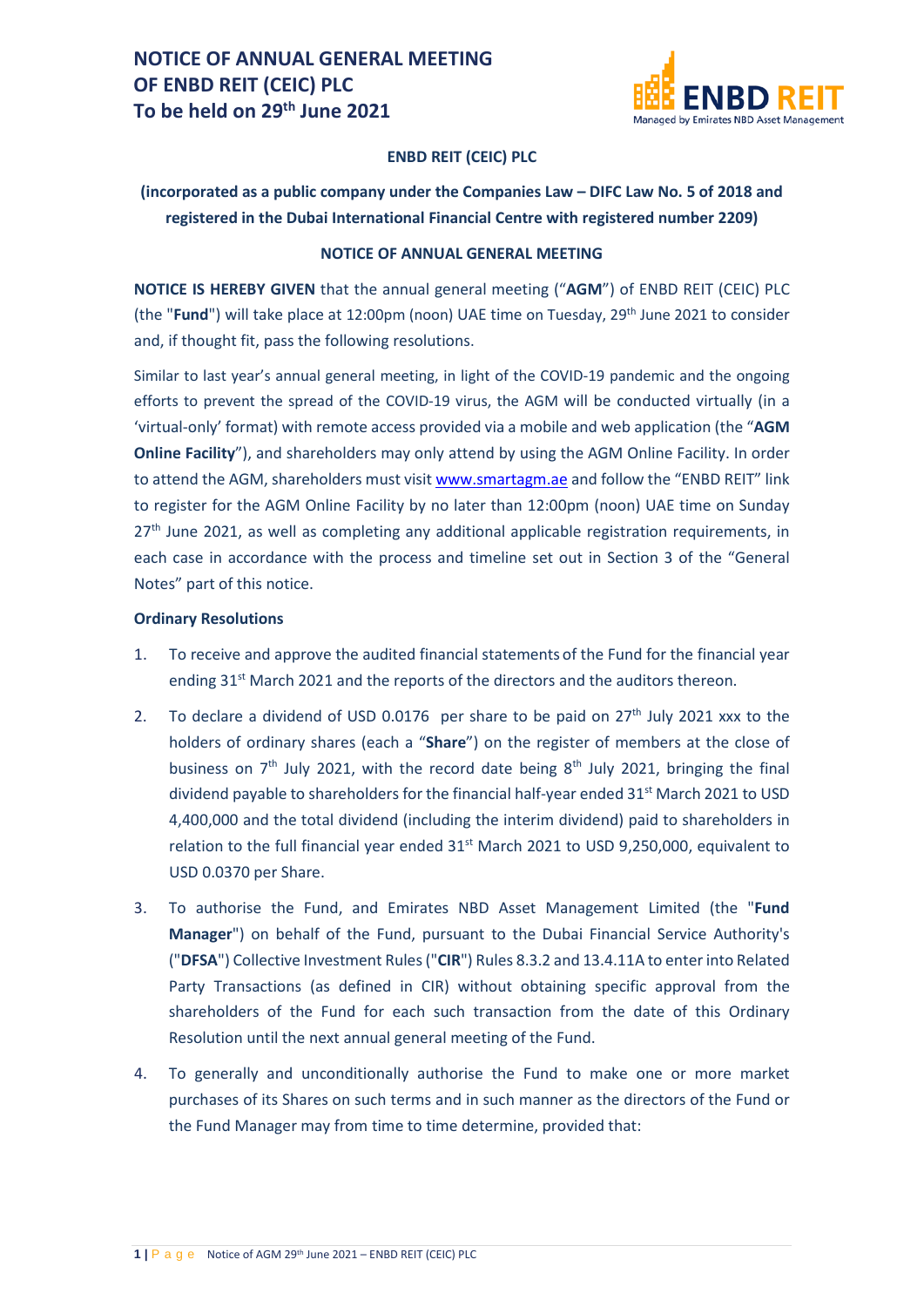

- 4.1 the number of Shares which may be purchased in any given period and the price which may be paid for such Shares shall be in accordance with the Fund's articles of association, the rules of the DFSA and Nasdaq Dubai and applicable law and any conditions or restrictions imposed by the DFSA and applicable law; and
- 4.2 the authority conferred by this Ordinary Resolution shall, unless previously revoked, varied or renewed, expire on the conclusion of the next annual general meeting of the Fund after the date of the passing of this Ordinary Resolution save that the Fund may make a contract to purchase Shares under this authority before the expiry of this authority which will or may be executed wholly or partly after the expiry of the authority and may make a purchase of Shares in pursuance of any such contract as if such authority has not expired.
- 5. To re-appoint Tariq Abdulqader Ibrahim Abdulqader Bin Hendi as director of the Fund.
- 6. To re-appoint Mark Edward John Creasey as director of the Fund.
- 7. To re-appoint Khalid Abdulkareem Ismaeil Ali Alfaheem as director of the Fund.
- 8. To re-appoint Ali Rashid Humaid Almazroei as director of the Fund.
- 9. To re-appoint Khalid Abdulkareem Ismaeil Ali Alfaheem, Sophie Anita Llewellyn and Christopher Brian Seymour as members of the Investment Committee of the Fund until the conclusion of the next annual general meeting of the Fund.
- 10. To re-appoint Deloitte & Touche (M.E.) as the auditor of the Fund to hold office until the conclusion of the next annual general meeting of the Fund, or at an earlier date should the shareholders resolve to change the auditors pursuant to a proposal by the board of directors of the Fund (the "**Board**"), and authorise the Board (or a committee thereof) to agree the remuneration of the auditors of the Fund.

By order of the Board of Directors, 8<sup>th</sup> June 2021

Dr. Tariq Bin Hendi Director and Chairman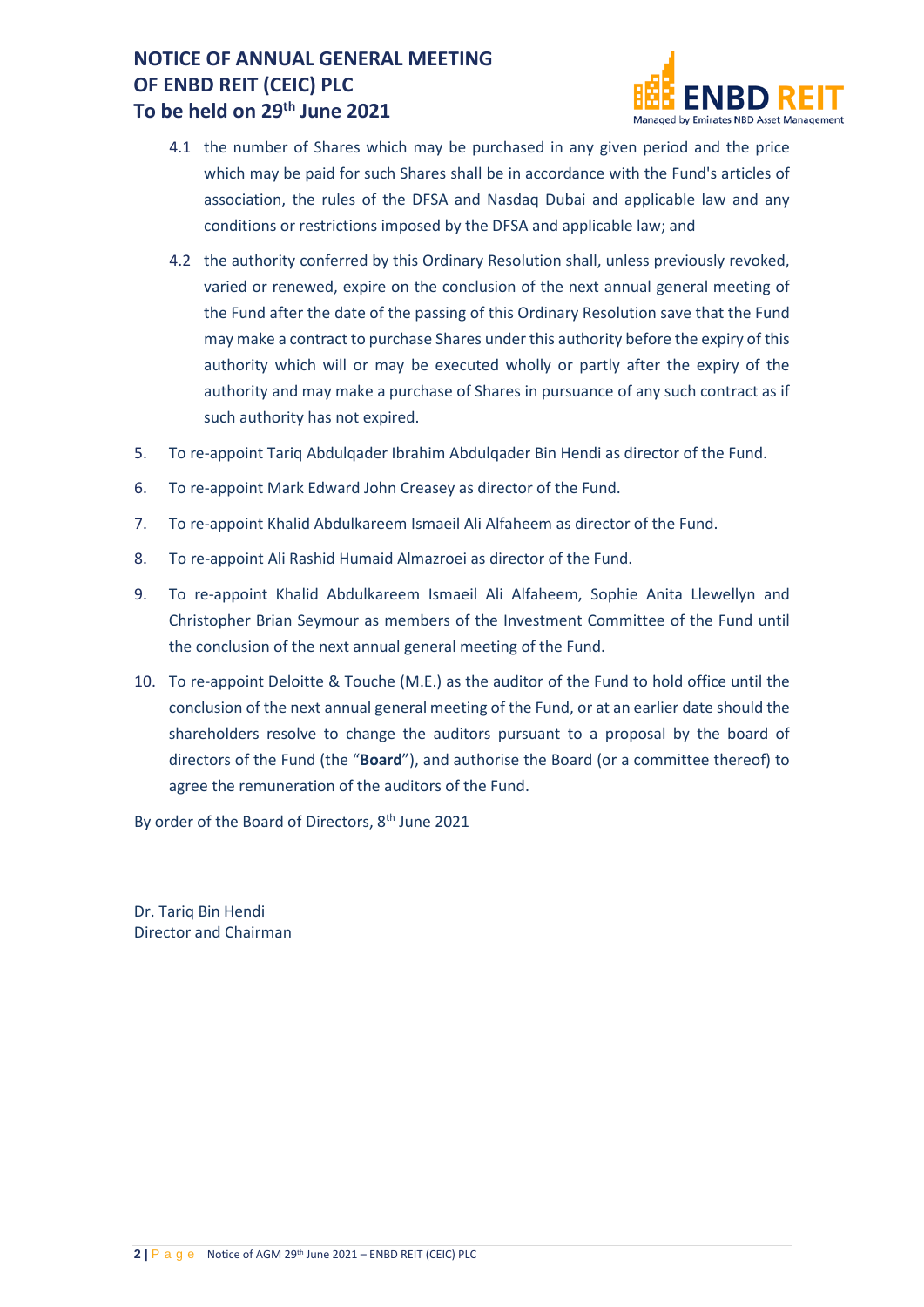

#### **GENERAL NOTES**

### **1) RIGHT TO ATTEND AND VOTE AT THE AGM**

We kindly ask that you carefully read and follow the instructions set out in this document with respect to attendance and voting at the AGM.

Due to the COVID-19 restrictions and preventative measures currently in place, the AGM will be held virtually (in a 'virtual-only' format) with remote access to the AGM provided to you upon request via the AGM Online Facility. To attend the AGM please visit [www.smartagm.ae](http://www.smartagm.ae/) and follow the "ENBD REIT" link to register for the AGM Online Facility prior to the AGM, as well as completing any additional applicable registration requirements, in each case in accordance with the process and timeline set out in paragraph 3 below. We recommend that you allow ample time to complete the log-in process in advance of the commencement of the AGM at 12:00pm (noon) UAE time on 29<sup>th</sup> June 2021.

Only those shareholders registered in the register of shareholders of the Fund at 14:00pm UAE time on Tuesday  $22^{nd}$  June 2021 shall be entitled to attend and / or vote at the AGM or any adjournment thereof, in respect of the number of Shares registered in their name at that time.

In each case, changes to the register of shareholders after such time shall be disregarded in determining the rights of any person to attend or vote at the AGM.

**If your shares are held by a third party (e.g. Emirates NBD PJSC, Emirates NBD PJSC – Private Office, Emirates NBD Asset Management Ltd, Emirates Islamic or other) as nominee (each such third party, a "Nominee"), you are not entitled to attend and/or vote at the AGM or any adjournment thereof unless you follow the instructions in paragraphs 2, 3 and 4 below.**

### **2) DOCUMENTS HANDLING**

For the handling of the documents, your broker or custodian is referred to as "your Document Agent". Your Document Agent is as follows:

- a) If you have a NIN account<sup>[1](#page-2-0)</sup>, all documents should be sent to the Company Secretary, Apex Fund Services (Dubai) Ltd, at [enbdreit@apexfunddubai.ae.](mailto:enbdreit@apexfunddubai.ae) Please visit [www.smartagm.ae](http://www.smartagm.ae/) and complete the registration process under the "ENBD REIT" link prior to the meeting in accordance with the timeline set out in paragraph 3 of this notice. For any queries or assistance with technical difficulties, please contact the Company Secretary, Apex Fund Services (Dubai) Ltd, currently represented by Jean Kenny Labutte at [enbdreit@apexfunddubai.ae.](mailto:enbdreit@apexfunddubai.ae)
- **b)** If you hold shares via a nominee arrangement and your Nominee is **Emirates NBD PJSC, Emirates NBD PJSC – Private Office, Emirates NBD Asset Management Limited or Emirates Islamic**, all documents should be sent to [ENBDREITAGM@emiratesnbd.com.](mailto:ENBDREITAGM@emiratesnbd.com)
- **c)** If you hold shares via a nominee arrangement with a Nominee other than with **Emirates NBD PJSC, Emirates NBD PJSC – Private Office, Emirates NBD Asset Management Limited or Emirates Islamic**, all documents should be sent to your Nominee.

### **3) ATTENDANCE**

### **a) Direct shareholders (i.e. persons with a NIN account)**

Due to current travel restrictions and preventative measures implemented in relation to the ongoing COVID-19 pandemic, the AGM will be held virtually (in a 'virtual-only' format) with

<span id="page-2-0"></span>\_\_\_\_\_\_\_\_\_\_\_\_\_\_\_\_\_\_\_\_\_\_\_\_\_\_\_\_\_\_\_\_\_\_\_\_\_\_\_\_\_\_\_\_\_\_\_\_\_\_\_\_\_\_\_\_\_\_\_\_\_\_\_\_\_\_\_\_\_\_\_\_ <sup>1</sup> A NIN account is an account set up for shareholders directly with the Nasdaq Dubai Central Securities Depository (CSD)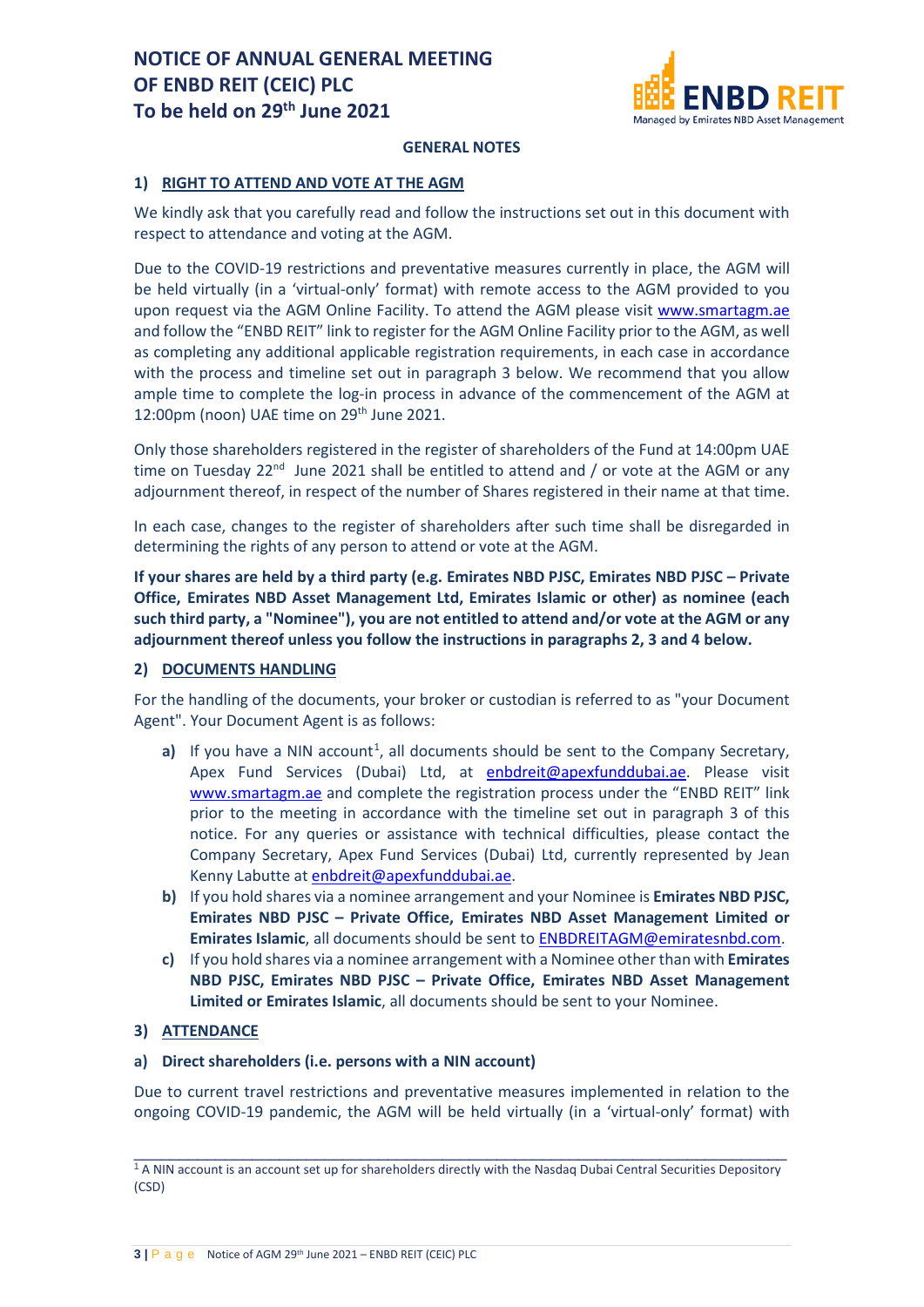

remote access to the meeting via the AGM Online Facility, which will be provided to shareholders upon request provided that such request is received in accordance with the process and timeline set out below. Registered participants may attend the AGM by visiting [www.smartagm.ae.](http://www.smartagm.ae/) We recommend that shareholders afford themselves ample time to complete the log-in process in advance of the commencement of the AGM at 12:00pm (noon) UAE time.

If you would like to attend the AGM and vote remotely, you must register for the AGM Online Facility by visiting [www.smartagm.ae](http://www.smartagm.ae/) and completing the registration process under the ENBD REIT link by no later than 12:00pm (noon) UAE time on Sunday  $27<sup>th</sup>$  June 2021.

Please note that you will not be able to attend or vote via the AGM Online Facility at the AGM if you have not registered for attendance as outlined above.

Alternatively, if you do not wish to attend and vote remotely through the AGM Online Facility, you can opt to vote by proxy by ticking the "Attending by proxy" box of Section B ("Attendance at the Annual General Meeting (AGM Online Facility)") and completing Section C ("Proxy") of the enclosed Voting and Proxy Form (the " **Form**") and return it signed and dated to your Document Agent (as set out in Section 2 above) by no later than the earlier of (i) the date required by your Document Agent and (ii) 2:00pm on Wednesday  $23<sup>rd</sup>$  June 2021. Further instructions in relation to appointing a proxy are set out in Section 4 below.

### **b) Persons whose shares are held by a nominee arrangement with Emirates NBD PJSC, Emirates NBD PJSC – Private Office, Emirates NBD Asset Management Limited, Emirates Islamic or with another Nominee**

If your shares are held by a Nominee, please note that the Nominee will vote in favour of all proposed resolutions unless you attend and vote at the virtual AGM via the AGM Online Facility or provide alternative voting instructions to the Nominee by completing Section D ("Voting Instructions") of the Form. In order to attend the virtual AGM via the AGM Online Facility please first tick the "Attending" box of Section B ("Attendance at the Annual General Meeting (AGM Online Facility)" of the Form. You will then receive further instructions by separate communication from your Nominee to complete your registration for attending via the AGM Online Facility.

The Form must be submitted by no later than the earlier of (i) the date required by your Document Agent and (ii) 2:00pm on Wednesday 23rd June 2021. Please also note that if you wish to attend via the AGM Online Facility (pursuant to the instructions referred to above), registration on the website for the AGM Online Facility must be completed by no later than 12:00pm (noon) UAE time on Sunday 27<sup>th</sup> June 2021.

### **4) PROXY APPOINTMENT** (this Section applies to persons with a NIN account only)

Any shareholder entitled to attend and vote at the AGM may appoint one or more proxies to exercise all or any of the rights of the shareholder to attend, speak and vote on their behalf at the AGM, provided that the proxy has completed the registration process for the AGM Online Facility. A proxy need not be a shareholder of the Fund.

If you would like to appoint a Proxy you must tick the "Attending by proxy" box of Section B ("Attendance at the Annual General Meeting (AGM Online Facility)") and completing Section C ("Proxy") of the Form.

You may either appoint the Chairman or a third party as Proxy by completing and ticking the appropriate fields in Section C ("Proxy") of the Form. You may also elect for that Proxy to vote with your instructions on each resolution by completing Section D ("Voting Instructions") of the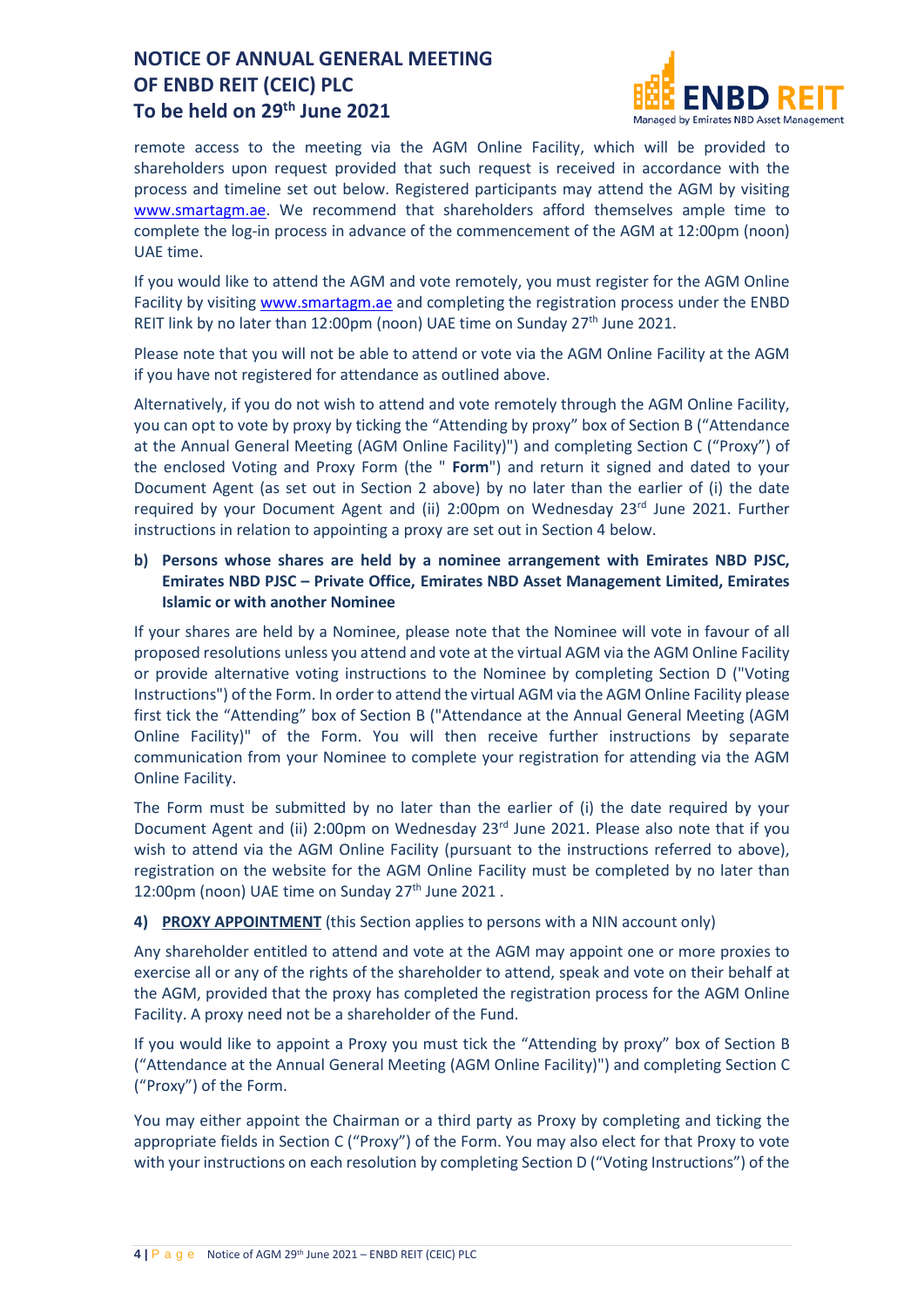

Form indicating your vote on each resolution; if no such election is made by you, the Proxy will be authorised to vote at its discretion.

For a Proxy appointment to be valid, you must return the signed and dated Form, together with the power of attorney or other authority (if any) under which it issigned or a duly certified copy of such power or authority, to your Document Agent (as set out in Section 2 above), as soon as possible but no later than the earlier of (i) date required by your Document Agent and (ii) 2:00pm on Wednesday 23rd June 2021 (whichever is earlier).

In order for the Proxy to attend the AGM, he or she must register for the AGM Online Facility by no later than 12:00pm (noon) UAE time on Sunday 27<sup>th</sup> June 2021.

Completion and return of the Form will not prevent a Shareholder from attending via the AGM Online Facility and voting at the AGM in place of the Proxy *provided* you have subsequently changed your instruction to register your attendance at the AGM via the AGM Online Facility in the manner specified above (and by the deadline of 12:00pm (noon) UAE time on Sunday  $27<sup>th</sup>$ June 2021 referred to above).

Any corporation which is a Shareholder may, by resolution of its directors or other governing body, authorise a person(s) to act as its representative(s) at the AGM. The Fund (or any person acting on its behalf) may require any representative of a corporation to produce a certified copy of the resolution authorising him/her to act as such or other satisfactory evidence of his/her authority before permitting him/her to exercise his/her powers.

### **5) AVAILABILITY OF DOCUMENTS**

A copy of this notice, the Form and all other documents referenced in this notice can be found on the Fund's website a[t http://www.enbdreit.com/reit/investor-relations.](http://www.enbdreit.com/reit/investor-relations)

### **6) NOTICE OF ADJOURNED MEETING**

In the event that the virtual AGM fails to reach the required legal quorum, the meeting will be adjourned to 12:00pm (noon) UAE time on Wednesday  $7<sup>th</sup>$  July 2021at the AGM Online Facility. The instructions in this "General Notes" part of the notice shall continue to apply with such new deadlines and dates as is set out in a notice to be published by the Fund on its website.

### **7) LAST REGISTRATION FOR THE AGM ONLINE FACILITY**

In the event that you experience technical difficulties with the registration process, the Fund Manager may at its discretion consider late registration of up to 24 hours prior to the time the AGM, provided that you have notified the Company Secretary of these issues prior to such time.

### **8) ASSISTANCE**

If you have any other requirements, or any technical issues with respect to registration for the AGM Online Facility, please contact the Company Secretary, Apex Fund Services (Dubai) Ltd, currently represented by Jean Kenny Labutte, and we will be pleased to provide appropriate help.

Email: [enbdreit@apexfunddubai.ae](mailto:enbdreit@apexfunddubai.ae) Tel: +971 4 428 9221 / +971 556628078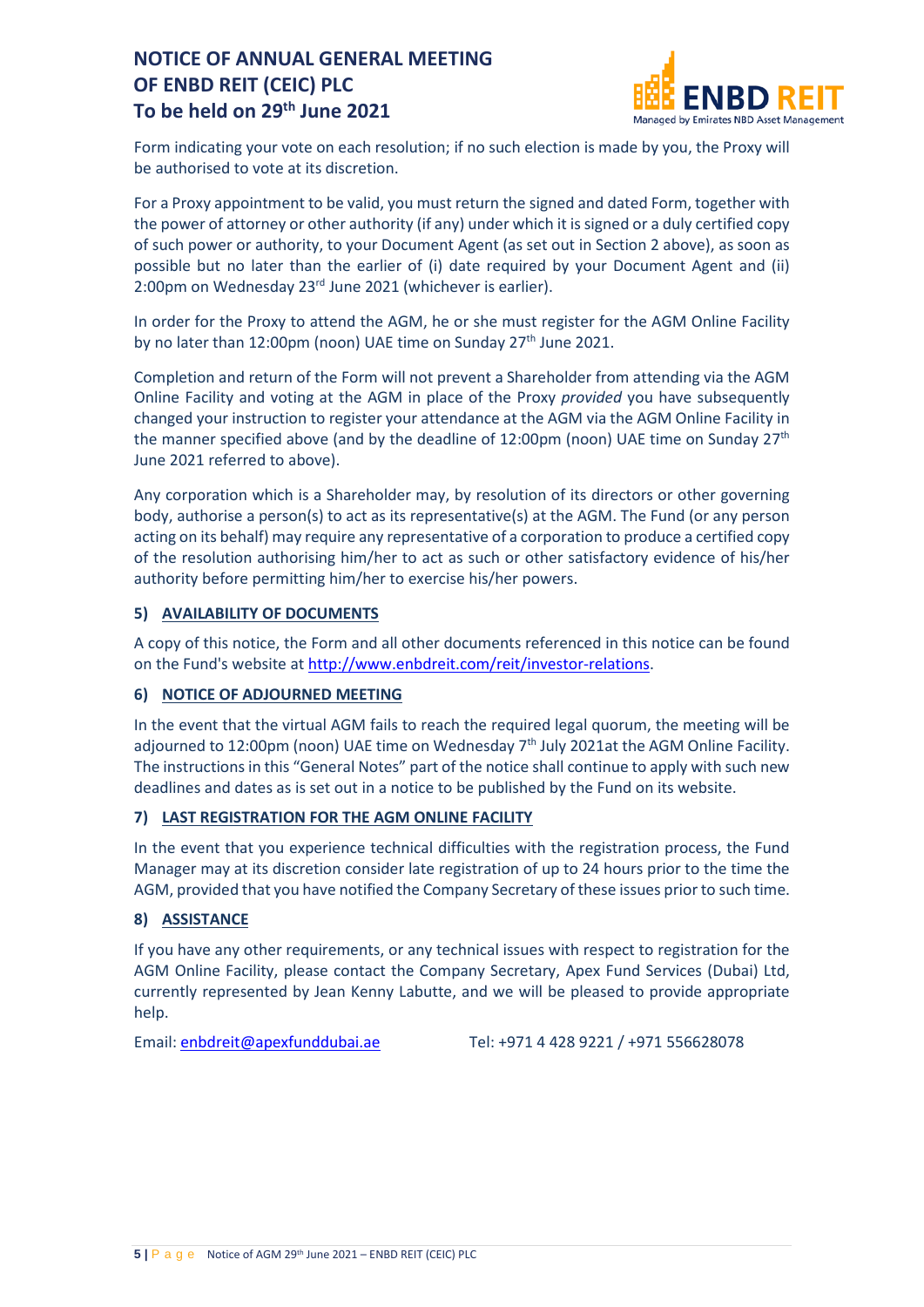

### **EXPLANATORY NOTES**

The notes below give an explanation of the resolutions that will be proposed at the AGM.

#### **Ordinary Resolution 1 – Final Report and Accounts**

Ordinary Resolution 1 is being proposed in compliance with article  $103(4)(c)$  of the New Companies Law which provides that "w*ithin 6 months after the end of the financial year, the accounts for that year shall be, in respect of a Public Company, laid before a General Meeting, together with a copy of the auditor's report and Directors' report, for discussion and, if thought fit, approval by the Shareholders.*" The Fund shall file the accounts and auditor's report with the DIFC Registrar of Companies within 7 days after the AGM.

### **Ordinary Resolution 2 – Dividend**

Following calculations and recommendations made by the Fund Manager, the Fund's directors recommended a final dividend of USD 4,400,000 for the financial half-year ended  $31<sup>st</sup>$  March 2021. Shareholders, subject to the resolution being approved, will receive a payment of USD 0.0176 per Share to be paid on 27<sup>th</sup> July 2021.

### **Ordinary Resolution 3 – Pre-approval of Related Party Transactions**

Rules 8.3.2 and 13.4.11A of the Collective Investment Rules ("**CIR**") set out various requirements as regards transactions with Related Parties (as defined in the CIR) which includes a requirement for approval by an ordinary resolution of a proposed transaction with a Related Party when the total consideration or value of the investment opportunity is 5% or more of the most recent net asset value as disclosed in the latest published audited accounts of the Fund. Ordinary Resolution 3 authorises the Fund, and the Fund Manager on behalf of the Fund, to enter into Related Party Transactions (as defined in CIR) without obtaining specific approval from the shareholders of the Fund for each such transaction from the date of this ordinary resolution until the next annual general meeting of the Fund.

### **Ordinary Resolution 4 – Purchase of Own Shares**

The Fund seeks approval to purchase a limited number of its shares. The Fund's purchase of its own shares is subject to the prior written approval of the DFSA. The DFSA may impose restrictions and conditions on the Fund's purchase of its own shares.

Following DFSA approval, the Board or the Fund Manager would exercise the right to purchase the shares only in circumstances and on such terms that the directors and/or the Fund Manager believes to be in the best interest of the shareholders.

### **Ordinary Resolutions 5, 6, 7 and 8 – Board of Directors**

Tariq Bin Hendi and Mark Creasey were appointed as directors of the Fund on  $1<sup>st</sup>$  March 2017 and Khalid Abdulkareem Ismaeil Ali Alfaheem and Ali Rashid Humaid Almazroei were appointed as directors of the fund on 10<sup>th</sup> December 2018 and 25<sup>th</sup> December 2018, respectively. Pursuant to the previous resolutions of the Fund appointing each of them as directors, the continuation of each director's appointment is subject to reappointment by the shareholders of the Fund at the Fund's annual general meeting.

### **Ordinary Resolution 9 – Investment Committee**

The Investment Committee's role is to review investment opportunities of the Fund. No direct real estate investment may be made by the Fund without the prior approval of the Investment Committee.

The appointment of the members of the Investment Committee commenced on 19<sup>th</sup> March 2017 and, unless terminated earlier in accordance with the terms of their letters of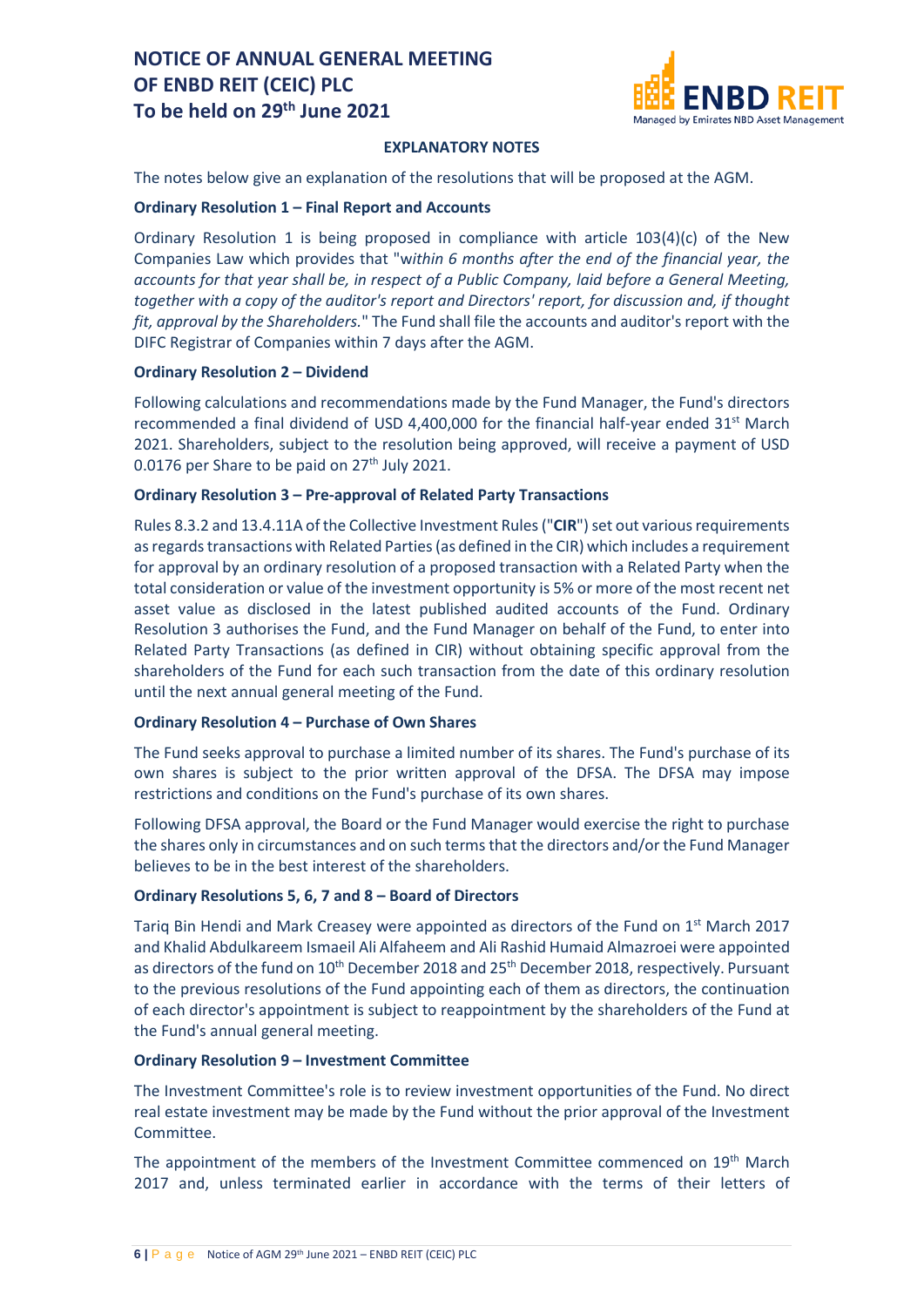

appointment, was expressed to continue for an initial term expiring at the conclusion of the next annual general meeting of the Fund. Ordinary Resolution 9 appoints each member of the Investment Committee for a further term expiring on the conclusion of the next annual general meeting of the Fund.

### **Ordinary Resolution 10 – Auditor**

The Fund is required by law to appoint or re-appoint its auditor at each annual general meeting such appointment to run from the conclusion of that meeting to the conclusion of the next annual general meeting. Ordinary Resolution 10 proposes the re-appointment of Deloitte & Touche (M.E.) as auditor of the Fund to hold office until the conclusion of the next annual general meeting (unless the shareholders resolve at an earlier date to change the auditors pursuant to a proposal by the board of directors of the Fund) and authorization of the board of directors (or a committee thereof) to agree the remuneration of such auditors of the Fund.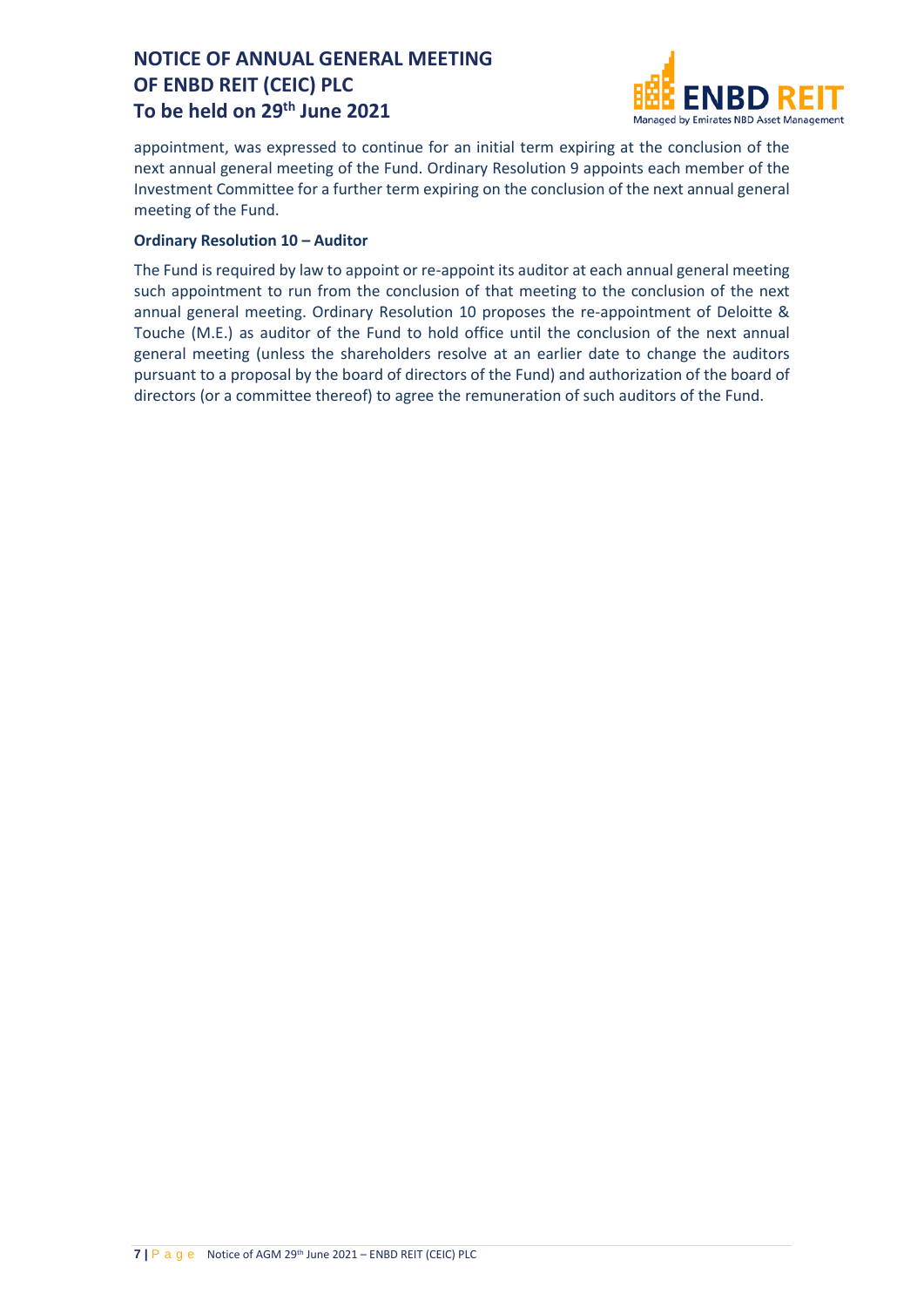

Return this form **SIGNED AND DATED** to your broker, custodian or nominee (as applicable) by **2:00pm on Wednesday 23rd June 2021.**

This form is for use by shareholders of ENBD REIT (CEIC) PLC (the "**Fund**") in connection with the AGM of the shareholders of the Fund to be held at 12:00pm (noon) UAE time on Tuesday 29<sup>th</sup> June 2021 through a 'virtual-only' format using the AGM Online Facility or any adjournments thereof.

#### **A. SHAREHOLDER INFORMATION**

| I / We declare myself / ourselves to be the owner(s) (or beneficial owner(s) in case of nominee shareholding) of<br>shares in the Fund as at 12:00pm (noon) UAE time on Tuesday 22 <sup>nd</sup> June 2021.                                                                                                                                                                                                                                                                                                                                                                                                |                            |  |  |  |  |
|------------------------------------------------------------------------------------------------------------------------------------------------------------------------------------------------------------------------------------------------------------------------------------------------------------------------------------------------------------------------------------------------------------------------------------------------------------------------------------------------------------------------------------------------------------------------------------------------------------|----------------------------|--|--|--|--|
| $\Box$ Shares held by nominee **<br>$\Box$ Direct shareholder (i.e. a person with NIN account) $^*$                                                                                                                                                                                                                                                                                                                                                                                                                                                                                                        |                            |  |  |  |  |
| <b>NAME</b>                                                                                                                                                                                                                                                                                                                                                                                                                                                                                                                                                                                                |                            |  |  |  |  |
| <b>ADDRESS</b>                                                                                                                                                                                                                                                                                                                                                                                                                                                                                                                                                                                             |                            |  |  |  |  |
| <b>CITY</b>                                                                                                                                                                                                                                                                                                                                                                                                                                                                                                                                                                                                | <b>COUNTRY</b>             |  |  |  |  |
| * Name of Broker / Custodian (if applicable):                                                                                                                                                                                                                                                                                                                                                                                                                                                                                                                                                              |                            |  |  |  |  |
| * NIN Account number / Account number with Broker                                                                                                                                                                                                                                                                                                                                                                                                                                                                                                                                                          |                            |  |  |  |  |
| ** Name of Nominee (if applicable):                                                                                                                                                                                                                                                                                                                                                                                                                                                                                                                                                                        |                            |  |  |  |  |
| Date:<br>/2021                                                                                                                                                                                                                                                                                                                                                                                                                                                                                                                                                                                             | Signature / Corporate Seal |  |  |  |  |
| ATTENDANCE AT THE ANNUAL GENERAL MEETING (AGM ONLINE FACILITY) (please tick one box)<br>В.                                                                                                                                                                                                                                                                                                                                                                                                                                                                                                                 |                            |  |  |  |  |
| $\Box$ Attending by proxy (see "PROXY" Section C below)<br>$\Box$ Attending (please register via the AGM Online Facility)<br>$\Box$ Not attending                                                                                                                                                                                                                                                                                                                                                                                                                                                          |                            |  |  |  |  |
| <b>PROXY</b> (this Section C applies to persons with a NIN account only)<br>C.                                                                                                                                                                                                                                                                                                                                                                                                                                                                                                                             |                            |  |  |  |  |
| I / We declare myself / ourselves to be the owner(s) of shares in the Fund as at 12:00pm<br>(noon) UAE time on Tuesday 22 <sup>nd</sup> June 2021and hereby appoint (tick the appropriate box):                                                                                                                                                                                                                                                                                                                                                                                                            |                            |  |  |  |  |
| □Mr / Ms / Miss __________________ with Emirates ID / Passport number__________________                                                                                                                                                                                                                                                                                                                                                                                                                                                                                                                    |                            |  |  |  |  |
| or                                                                                                                                                                                                                                                                                                                                                                                                                                                                                                                                                                                                         |                            |  |  |  |  |
| $\Box$ the Chairman of the meeting                                                                                                                                                                                                                                                                                                                                                                                                                                                                                                                                                                         |                            |  |  |  |  |
| as my / our proxy to attend, speak and vote for me / us and on my / our behalf at the AGM (and the proxy will register via the<br>AGM Online Facility).                                                                                                                                                                                                                                                                                                                                                                                                                                                    |                            |  |  |  |  |
| If the appointed proxy / representative is NOT the Chairman of the meeting, please tick one of the boxes below regarding the<br>voting instructions:                                                                                                                                                                                                                                                                                                                                                                                                                                                       |                            |  |  |  |  |
| $\Box$ No voting instructions – proxy will vote at his/her own discretion<br>$\Box$ Voting instructions included                                                                                                                                                                                                                                                                                                                                                                                                                                                                                           |                            |  |  |  |  |
| /2021<br>Date:                                                                                                                                                                                                                                                                                                                                                                                                                                                                                                                                                                                             | Signature / Corporate Seal |  |  |  |  |
| Important Notice: Proxy / representative will be requested to provide an electronic copy of Emirates ID or passport. Corporate<br>shareholders wishing to appoint a corporate representative to attend the AGM on their behalf should annex the resolution<br>appointing their representative to this form. The Fund (or any person acting on its behalf) may require any representative of a<br>corporation to produce a certified copy of the resolution authorising that representative to act as such or other satisfactory<br>evidence of his authority before permitting him to exercise his powers. |                            |  |  |  |  |

**D. VOTING INSTRUCTIONS** (Please tick one of the below boxes for the voting instructions):

 $\Box$  I / We direct that the vote(s) shall be cast by my / our proxy on the resolution as indicated below.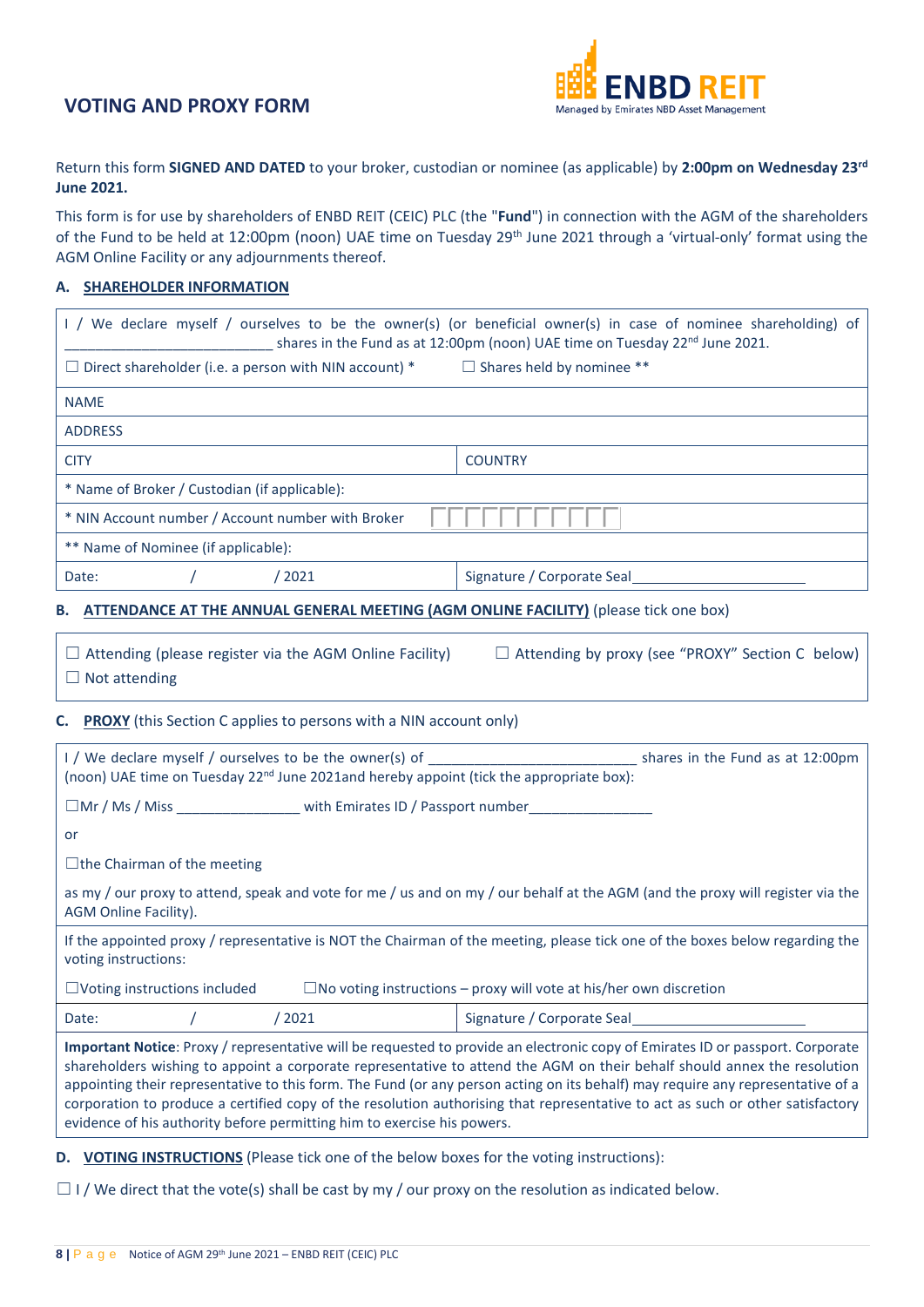

 $\Box$  I / We direct that I / we will not be attending the AGM and I / we hereby submit the votes to the proposed resolutions.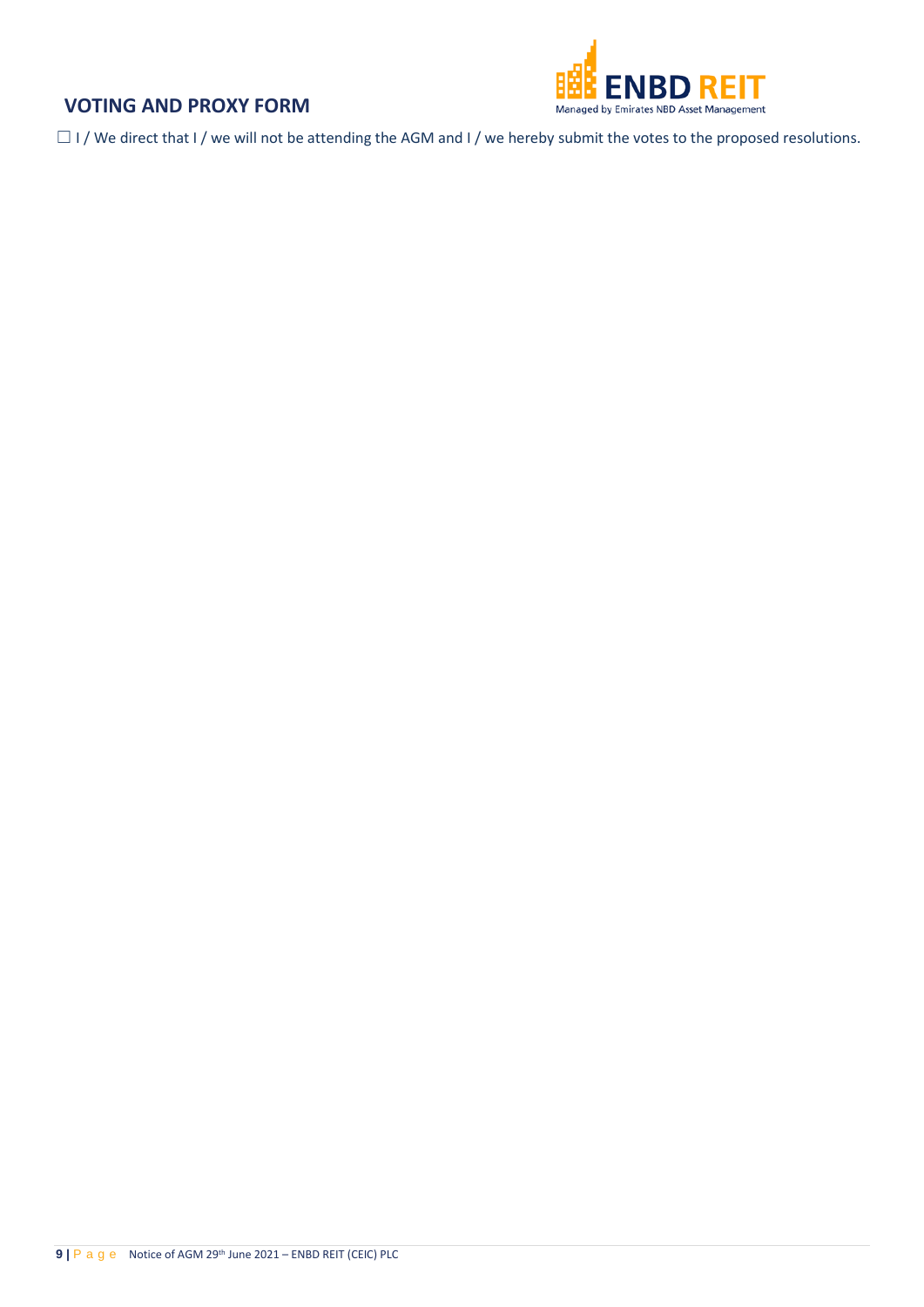

| <b>RESOLUTION 1 - ORDINARY</b>                                                                                                                                                                                                                                                                                                                                                                                                                                                                                                                                                                                                                                                                                                                                                                                                                                                                                                                                                                                                                                                                                                                                |  |  |  |  |  |
|---------------------------------------------------------------------------------------------------------------------------------------------------------------------------------------------------------------------------------------------------------------------------------------------------------------------------------------------------------------------------------------------------------------------------------------------------------------------------------------------------------------------------------------------------------------------------------------------------------------------------------------------------------------------------------------------------------------------------------------------------------------------------------------------------------------------------------------------------------------------------------------------------------------------------------------------------------------------------------------------------------------------------------------------------------------------------------------------------------------------------------------------------------------|--|--|--|--|--|
| To receive and approve the audited financial statements of the Fund for the financial year ending 31 <sup>st</sup> March 2021 and<br>the reports of the directors and the auditors thereon.                                                                                                                                                                                                                                                                                                                                                                                                                                                                                                                                                                                                                                                                                                                                                                                                                                                                                                                                                                   |  |  |  |  |  |
| $\square$ For<br>$\Box$ Against<br>$\Box$ Abstain                                                                                                                                                                                                                                                                                                                                                                                                                                                                                                                                                                                                                                                                                                                                                                                                                                                                                                                                                                                                                                                                                                             |  |  |  |  |  |
| <b>RESOLUTION 2 - ORDINARY</b>                                                                                                                                                                                                                                                                                                                                                                                                                                                                                                                                                                                                                                                                                                                                                                                                                                                                                                                                                                                                                                                                                                                                |  |  |  |  |  |
| To declare a dividend of USD 0.0176 per share to be paid on $27th$ July 2021 to the holders of ordinary shares (each<br>a "Share") on the register of members at the close of business on $7th$ July 2021, with the record date being $8th$ July<br>2021, bringing the final dividend payable to shareholders for the financial half-year ended 31 <sup>st</sup> March 2021 to USD<br>4,400,000 and the total dividend (including the interim dividend) paid to shareholders in relation to the full financial<br>year ended 31 <sup>st</sup> March 2021 to USD 9,250,000, equivalent to USD 0.0370 per Share.<br>$\square$ For<br>$\Box$ Against<br>$\Box$ Abstain                                                                                                                                                                                                                                                                                                                                                                                                                                                                                           |  |  |  |  |  |
| <b>RESOLUTION 3 - ORDINARY</b>                                                                                                                                                                                                                                                                                                                                                                                                                                                                                                                                                                                                                                                                                                                                                                                                                                                                                                                                                                                                                                                                                                                                |  |  |  |  |  |
| To authorise the Fund, and Emirates NBD Asset Management Limited (the "Fund Manager") on behalf of the Fund,<br>pursuant to the Dubai Financial Service Authority's ("DFSA") Collective Investment Rules ("CIR") Rules 8.3.2 and 13.4.11A<br>to enter into Related Party Transactions (as defined in CIR) without obtaining specific approval from the shareholders of<br>the Fund for each such transaction from the date of this Ordinary Resolution until the next annual general meeting of the<br>Fund.                                                                                                                                                                                                                                                                                                                                                                                                                                                                                                                                                                                                                                                  |  |  |  |  |  |
| $\square$ For<br>$\Box$ Against<br>$\Box$ Abstain                                                                                                                                                                                                                                                                                                                                                                                                                                                                                                                                                                                                                                                                                                                                                                                                                                                                                                                                                                                                                                                                                                             |  |  |  |  |  |
| <b>RESOLUTION 4 - ORDINARY</b>                                                                                                                                                                                                                                                                                                                                                                                                                                                                                                                                                                                                                                                                                                                                                                                                                                                                                                                                                                                                                                                                                                                                |  |  |  |  |  |
| To generally and unconditionally authorise the Fund to make one or more market purchases of its Shares on such terms<br>and in such manner as the directors of the Fund or the Fund Manager may from time to time determine, provided that:<br>4.1 the number of Shares which may be purchased in any given period and the price which may be paid for such Shares<br>shall be in accordance with the Fund's articles of association, the rules of the DFSA and Nasdaq Dubai and applicable<br>law and any conditions or restrictions imposed by the DFSA and applicable law; and<br>4.2 the authority conferred by this Ordinary Resolution shall, unless previously revoked, varied or renewed, expire on<br>the conclusion of the next annual general meeting of the Fund after the date of the passing of this Ordinary Resolution<br>save that the Fund may make a contract to purchase Shares under this authority before the expiry of this authority<br>which will or may be executed wholly or partly after the expiry of the authority and may make a purchase of Shares<br>in pursuance of any such contract as if such authority has not expired. |  |  |  |  |  |
|                                                                                                                                                                                                                                                                                                                                                                                                                                                                                                                                                                                                                                                                                                                                                                                                                                                                                                                                                                                                                                                                                                                                                               |  |  |  |  |  |
| <b>RESOLUTION 5 - ORDINARY</b>                                                                                                                                                                                                                                                                                                                                                                                                                                                                                                                                                                                                                                                                                                                                                                                                                                                                                                                                                                                                                                                                                                                                |  |  |  |  |  |
| To re-appoint Tariq Abdulqader Ibrahim Abdulqader Bin Hendi as director of the Fund.                                                                                                                                                                                                                                                                                                                                                                                                                                                                                                                                                                                                                                                                                                                                                                                                                                                                                                                                                                                                                                                                          |  |  |  |  |  |
| $\square$ For<br>$\Box$ Against<br>$\Box$ Abstain                                                                                                                                                                                                                                                                                                                                                                                                                                                                                                                                                                                                                                                                                                                                                                                                                                                                                                                                                                                                                                                                                                             |  |  |  |  |  |
| <b>RESOLUTION 6 - ORDINARY</b>                                                                                                                                                                                                                                                                                                                                                                                                                                                                                                                                                                                                                                                                                                                                                                                                                                                                                                                                                                                                                                                                                                                                |  |  |  |  |  |
| To re-appoint Mark Edward John Creasey as director of the Fund.                                                                                                                                                                                                                                                                                                                                                                                                                                                                                                                                                                                                                                                                                                                                                                                                                                                                                                                                                                                                                                                                                               |  |  |  |  |  |
| $\square$ For<br>$\Box$ Abstain<br>$\Box$ Against                                                                                                                                                                                                                                                                                                                                                                                                                                                                                                                                                                                                                                                                                                                                                                                                                                                                                                                                                                                                                                                                                                             |  |  |  |  |  |
| <b>RESOLUTION 7 - ORDINARY</b>                                                                                                                                                                                                                                                                                                                                                                                                                                                                                                                                                                                                                                                                                                                                                                                                                                                                                                                                                                                                                                                                                                                                |  |  |  |  |  |
| To re-appoint Khalid Abdulkareem Ismaeil Ali Alfaheem as director of the Fund.                                                                                                                                                                                                                                                                                                                                                                                                                                                                                                                                                                                                                                                                                                                                                                                                                                                                                                                                                                                                                                                                                |  |  |  |  |  |
| $\square$ For<br>$\Box$ Abstain<br>$\Box$ Against                                                                                                                                                                                                                                                                                                                                                                                                                                                                                                                                                                                                                                                                                                                                                                                                                                                                                                                                                                                                                                                                                                             |  |  |  |  |  |
| <b>RESOLUTION 8 - ORDINARY</b>                                                                                                                                                                                                                                                                                                                                                                                                                                                                                                                                                                                                                                                                                                                                                                                                                                                                                                                                                                                                                                                                                                                                |  |  |  |  |  |
| To re-appoint Ali Rashid Humaid Almazroei as director of the Fund.                                                                                                                                                                                                                                                                                                                                                                                                                                                                                                                                                                                                                                                                                                                                                                                                                                                                                                                                                                                                                                                                                            |  |  |  |  |  |
| $\square$ For<br>$\Box$ Abstain<br>$\Box$ Against                                                                                                                                                                                                                                                                                                                                                                                                                                                                                                                                                                                                                                                                                                                                                                                                                                                                                                                                                                                                                                                                                                             |  |  |  |  |  |
| <b>RESOLUTION 9 - ORDINARY</b>                                                                                                                                                                                                                                                                                                                                                                                                                                                                                                                                                                                                                                                                                                                                                                                                                                                                                                                                                                                                                                                                                                                                |  |  |  |  |  |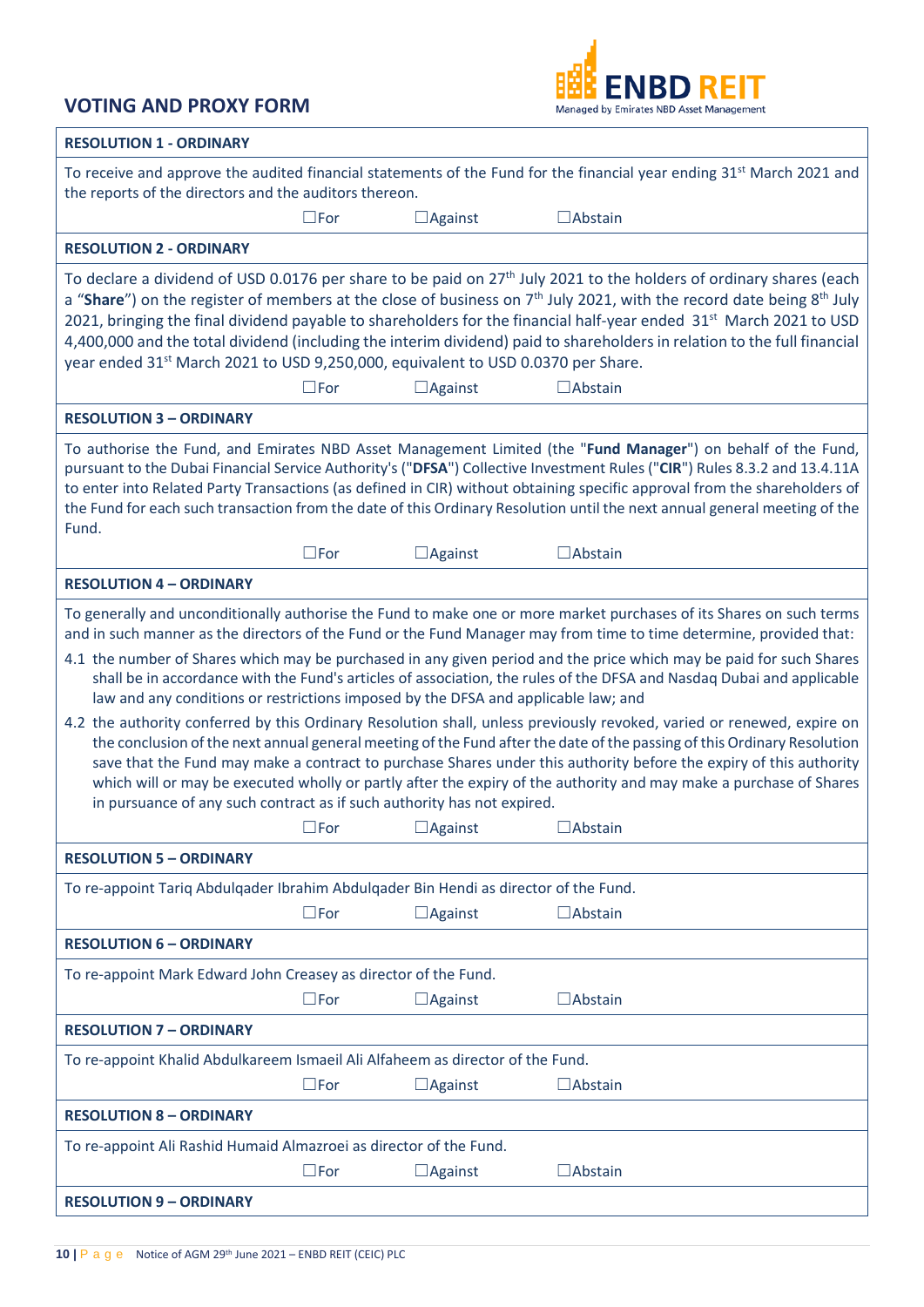

| To re-appoint Khalid Abdulkareem Ismaeil Ali Alfaheem, Sophie Anita Llewellyn and Christopher Brian Seymour as<br>members of the Investment Committee of the Fund until the conclusion of the next annual general meeting of the Fund.                                                                                                                                                   |               |                |                |             |  |  |  |
|------------------------------------------------------------------------------------------------------------------------------------------------------------------------------------------------------------------------------------------------------------------------------------------------------------------------------------------------------------------------------------------|---------------|----------------|----------------|-------------|--|--|--|
|                                                                                                                                                                                                                                                                                                                                                                                          | $\square$ For | $\Box$ Against | $\Box$ Abstain |             |  |  |  |
| <b>RESOLUTION 10 - ORDINARY</b>                                                                                                                                                                                                                                                                                                                                                          |               |                |                |             |  |  |  |
| To re-appoint Deloitte & Touche (M.E.) as the auditor of the Fund to hold office until the conclusion of the next annual<br>general meeting of the Fund, or at an earlier date should the shareholders resolve to change the auditors pursuant<br>to a proposal by the Board, and authorise the Board (or a committee thereof) to agree the remuneration of the auditors<br>of the Fund. |               |                |                |             |  |  |  |
|                                                                                                                                                                                                                                                                                                                                                                                          | $\square$ For | $\Box$ Against | $\Box$ Abstain |             |  |  |  |
|                                                                                                                                                                                                                                                                                                                                                                                          |               |                |                |             |  |  |  |
|                                                                                                                                                                                                                                                                                                                                                                                          |               |                |                |             |  |  |  |
| Important Notice: On receipt of this form duly signed and without any specific direction on a particular matter, your<br>proxy will vote or abstain at his / her discretion on the resolutions listed above and other business transacted at the AGM<br>as he / she thinks fit.                                                                                                          |               |                |                |             |  |  |  |
| <b>Signature</b>                                                                                                                                                                                                                                                                                                                                                                         |               |                |                | <b>Date</b> |  |  |  |